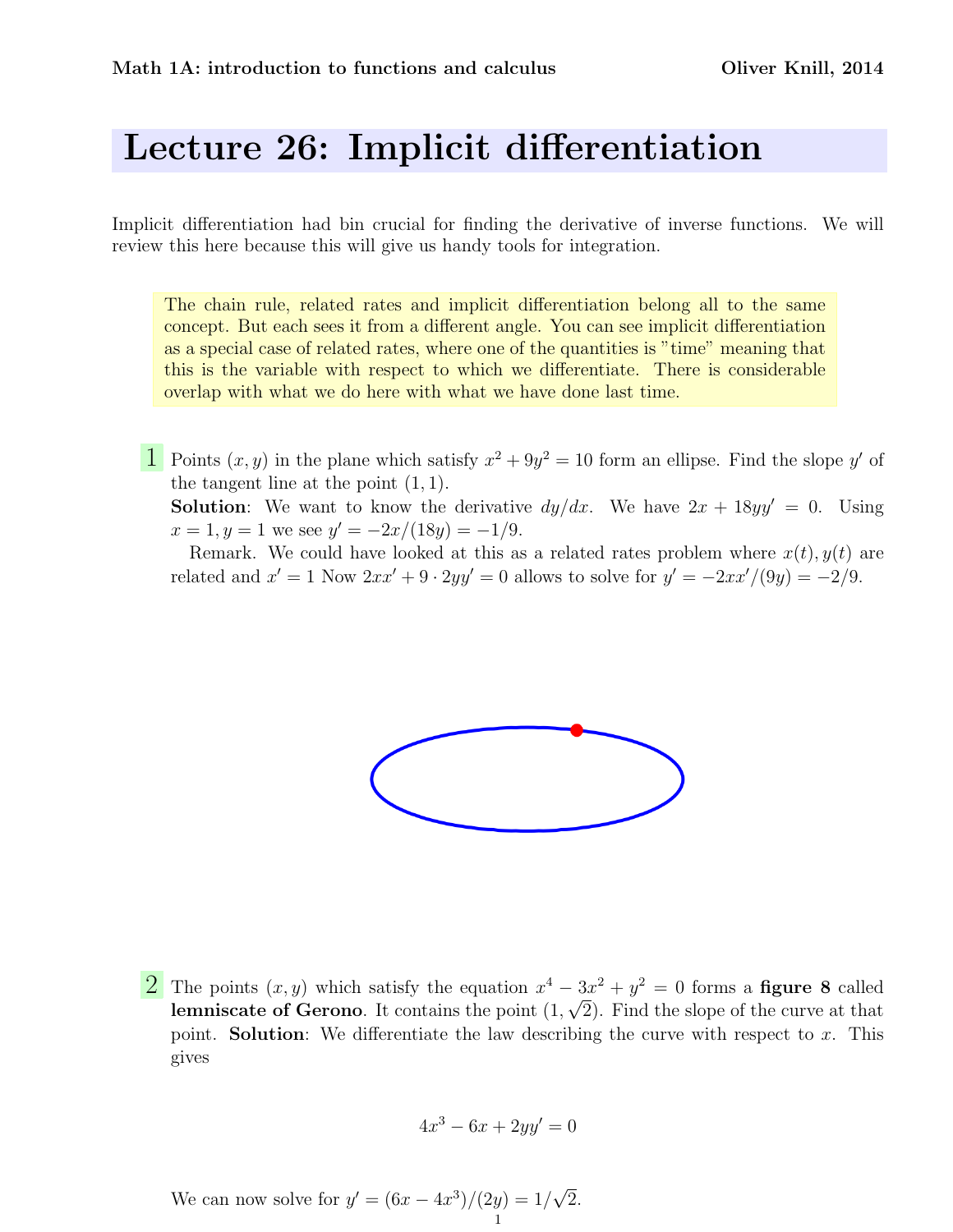

3 The Valentine equation  $(x^2 + y^2 - 1)^3 - x^2y^3 = 0$  contains the point  $(1, 1)$ . Near  $(1, 1)$ , we have  $y = y(x)$  so that  $(x^2 + y(x)^2 - 1)^3 - x^2y(x)^3 = 0$ . Find y' at the point  $x = 1$ . Solution: Take the derivative

$$
0 = 3(x^{2} + y^{2} - 1)^{2}(2x + 2yy') - 2xy^{3} - x^{2}3y^{2}y'(x)
$$

and solve for

$$
y' = -\frac{3(x^2 + y^2 - 1)2x - 2xy^3}{3(x^2 + y^2 - 1)2y - 3x^2y^2}
$$

For  $x = 1, y = 1$ , we get  $-4/3$ .



.

 $\overline{4}$  The energy of a **pendulum** with angle x and angular velocity y is

$$
y^2 - \cos(x) = 1
$$

is constant. What is  $y'$ ? We could solve for y and then differentiate. Simpler is to differentiate directly and get  $yy' + \sin(x) = 0$  so that  $y' = -\sin(x)/y$ . At the point  $(\pi/2, 1)$  for example we have  $y' = -1$ .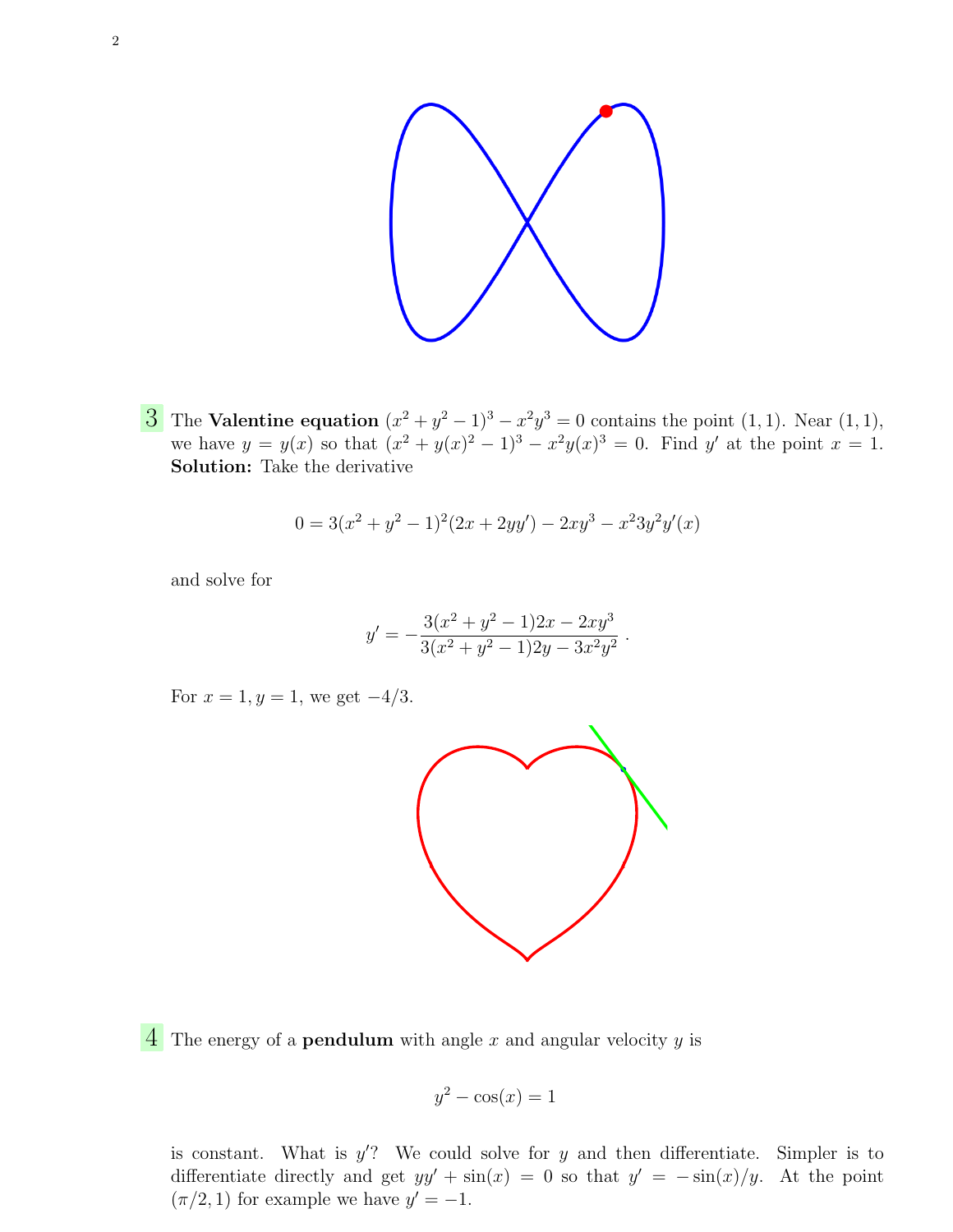

What is the difference between related rates and implicit differentiation?

Implicit differentiation is the special case of related rates where one of the variables is time.

## Derivatives of inverse functions

Implicit differentiation has an important application: it allows us to compute the derivatives of inverse functions. It is good that we review this, because we can use these derivatives to find anti-derivatives. We have seen this already. Lets do it again.

 $\overline{5}$  Find the derivative of log(x) by differentiating  $\exp(\log(x)) = x$ . Solution:

$$
1 = \frac{d}{dx}x = \frac{d}{dx}\exp(\log(x))
$$
  
=  $\exp(\log(x))\frac{d}{dx}\log(x) = x\log'(x)$ .

Solve for  $\log'(x) = 1/x$ . Since the derivative of  $\log(x)$  is  $1/x$ . The anti-derivative of  $1/x$  is  $log(x) + C.$ 

6 Find the derivative of  $arccos(x)$  by differentiating  $cos(arccos(x)) = x$ . Solution:

$$
1 = \frac{d}{dx}x = \frac{d}{dx}\cos(\arccos(x))
$$
  
=  $-\sin(\arccos(x))\arccos'(x) = -\sqrt{1 - \cos^2(\arccos(x))}\arccos'(x)$   
=  $-\sqrt{1 - x^2}\arccos'(x)$ .

Solving for  $arccos'(x) = -1/$  $1-x^2$ . The anti-derivative of  $arccos(x)$  is  $-1/$ √  $1 - x^2$ . 7 Find the derivative of  $arctan(x)$  by differentiating  $tan(arctan(x)) = x$ .

Solution: This is a derivative which we have seen several times by now. We use the identity  $1/\cos^2(x) = \tan^2(x) + 1$  to get

$$
1 = \frac{d}{dx}x = \frac{d}{dx}\tan(\arctan(x))
$$
  
= 
$$
\frac{1}{\cos^2(\arctan(x))}\arctan'(x)
$$
  
= 
$$
(1 + \tan^2(\arctan(x)))\arctan'(x).
$$